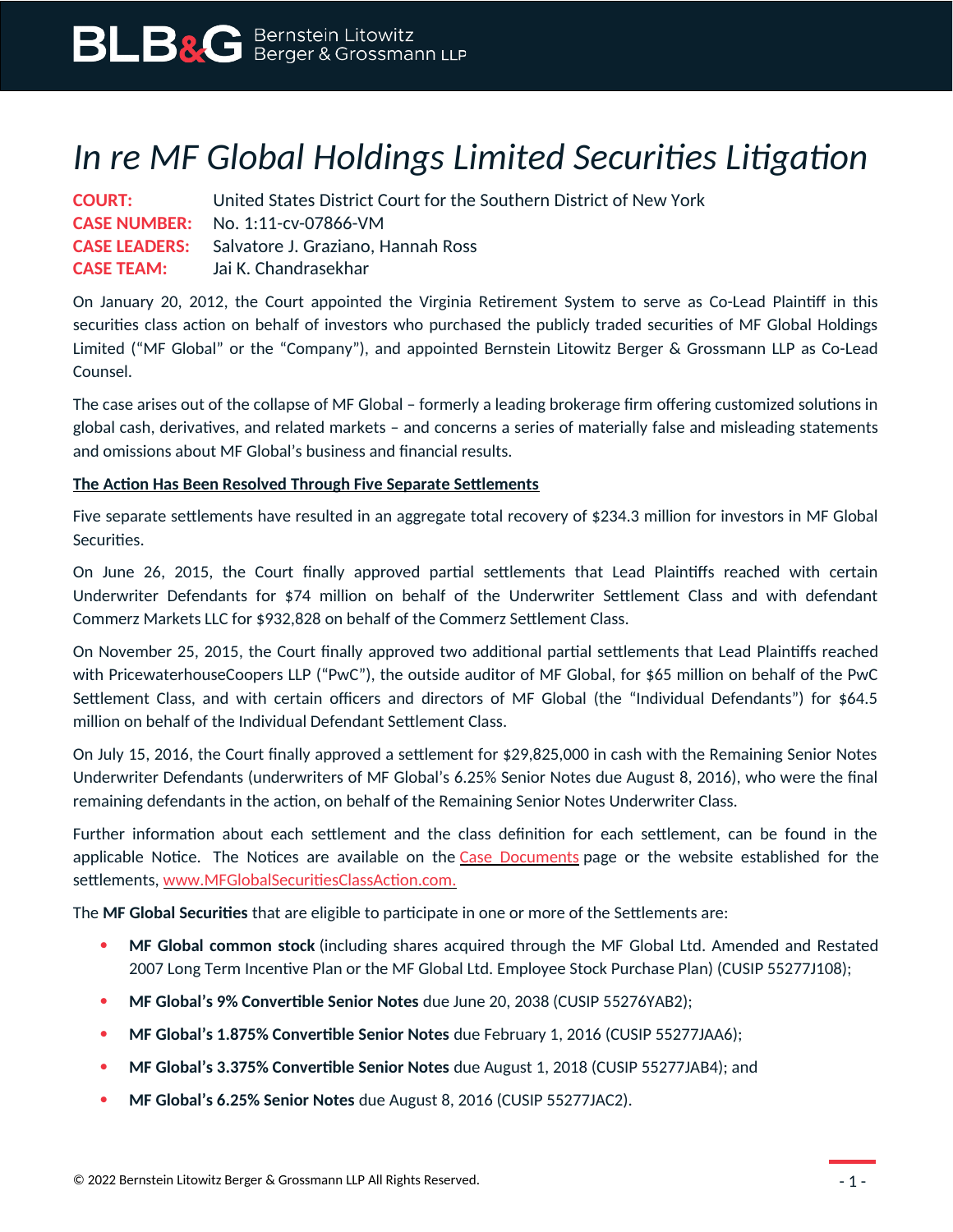**BLB&G** 

Payments to eligible claimants will be made after the completion of all claims processing. Please be patient, as this process will take some time to complete.

For more information about the Settlements you may visit [www.MFGlobalSecuritiesClassAction.com.](http://www.mfglobalsecuritiesclassaction.com/)

### **IMPORTANT DATES AND DEADLINES**

June 7, 2016 **Claim Filing Deadline**. The postmark deadline for submission of Claim Forms was June 7, 2016

#### **Background**

The gravamen of the case was that, at all relevant times, the Defendants concealed from the investing public that (a) MF Global's financial statements were not presented in accordance with Generally Accepted Accounting Principles; (b) MF Global's SEC filings and other public statements materially misrepresented and failed to disclose the risks posed by the Company's enormous investments in European sovereign debt conducted through repurchase-to-maturity transactions; and (c) MF Global systematically violated its internal controls, including by misappropriating approximately \$1.6 billion from MF Global's segregated customer accounts.

On October 25, 2011, MF Global announced disappointing results for the fiscal quarter ended September 30, 2011. Specifically, the Company reported a net loss of \$191.6 million, including a \$119.4 million allowance against deferred tax assets recorded in connection with operations in the United States and Japan. In addition, MF Global finally disclosed the true risks associated with its exposure to European sovereign debt through repurchase-tomaturity transactions. On this news, MF Global's common stock declined approximately 48%, and its debt securities also declined significantly. In the following days, MF Global's credit ratings were reduced to "junk" status. On October 28, 2011, the New York Stock Exchange halted trading in MF Global's common stock. On October 31, 2011, MF Global filed for Chapter 11 bankruptcy. Subsequently, MF Global's debt securities defaulted. Numerous criminal and civil investigations into the collapse of MF Global ensued.

## **Case Documents**

- October 30, 2018 Order Approving Distribution Plan
- July 15, 2016 Order Awarding Attorneys' Fees and Expenses
- July 15, 2016 Judgment Approving Class Action Settlement with Defendants Jefferies LLC, BMO Capital Markets Corp., Natixis Securities Americas LLC, Lebenthal & Co., LLC and U.S. Bancorp Investments, Inc.
- March 18, 2016 Remaining Senior Notes Underwriter Preliminary Approval Order
- March 9, 2016 Remaining Senior Notes Underwriter Stipulation
- Remaining Senior Notes Underwriter Notice
- November 25, 2015 Order Awarding Attorneys' Fees and Expenses
- November 25, 2015 Order Approving Plan of Allocation of Net Settlement Funds
- November 25, 2015 Judgment Approving Class Action Settlement with Individual Defendants
- November 25, 2015 Judgment Approving Class Action Settlement with PricewaterhouseCoopers LLP